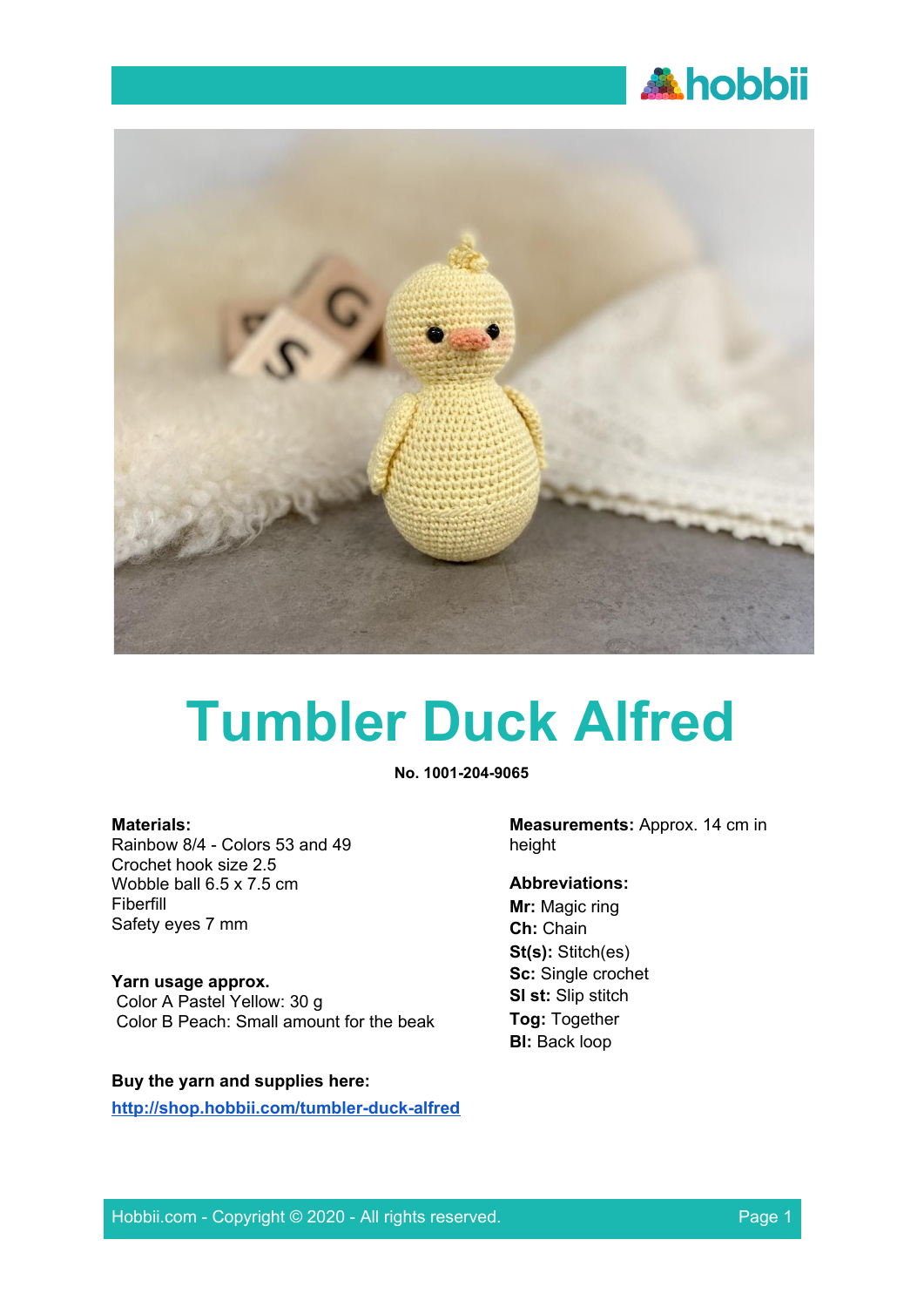

**Pattern** – Photo tutorial can be found following the written pattern.

#### **Bottom of the body - Using color A**

- **1.** Begin with a mr and work 6 sc into the ring. (6)
- **2.** Work 2 sc in each st to the end of the round. (12)
- **3.** "Work 1 sc in the first st, 2 sc in the next st". Repeat "to" to the end of the round. (18)
- **4.** "Work 1 sc in the first 2 sts, 2 sc in the next st". Repeat "to" to the end of the round. (24)
- **5.** "Work 1 sc in the first 3 sts, 2 sc in the next st". Repeat "to" to the end of the round. (30)
- **6.** "Work 1 sc in the first 4 sts, 2 sc in the next st". Repeat "to" to the end of the round. (36)
- **7.** "Work 1 sc in the first 5 sts, 2 sc in the next st". Repeat "to" to the end of the round. (42)
- **8.** "Work 1 sc in the first 6 sts, 2 sc in the next st". Repeat "to" to the end of the round. (48)
- **9.** "Work 1 sc in the first 7 sts, 2 sc in the next st". Repeat "to" to the end of the round. (54)
- **10. - 15.** Work sc around. (54) Finish last round with 1 sl st. Cut the yarn and weave in ends.



#### **Head and upper part of the body - Using color A**

- **1.** Begin with a mr and work 6 sc into the ring. (6)
- **2.** Work 2 sc in each st to the end of the round. (12)
- **3.** "Work 1 sc in the first st, 2 sc in the next st". Repeat "to" to the end of the round. (18)
- **4.** "Work 1 sc in the first 2 sts, 2 sc in the next st". Repeat "to" to the end of the round. (24)
- **5.** "Work 1 sc in the first 3 sts, 2 sc in the next st". Repeat "to" to the end of the round. (30)
- **6.** "Work 1 sc in the first 4 sts, 2 sc in the next st". Repeat "to" to the end of the round. (36)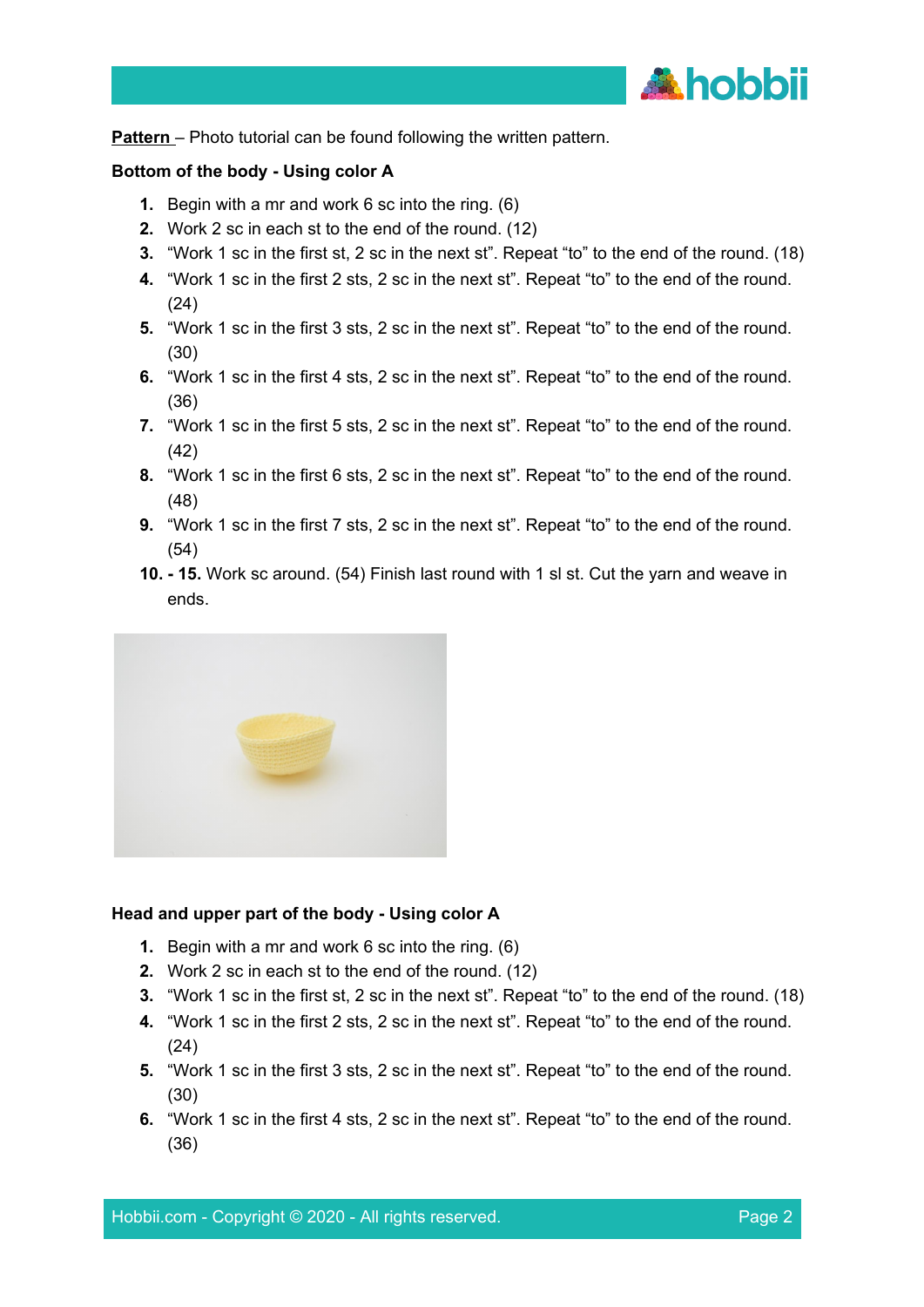

- **7.** "Work 1 sc in the first 5 sts, 2 sc in the next st". Repeat "to" to the end of the round. (42)
- **8.** "Work 1 sc in the first 6 sts, 2 sc in the next st". Repeat "to" to the end of the round. (48)
- **9. - 15.** Work sc around. (48)
- **16.** "Work 1 sc in the first 6 sts, work sc tog". Repeat "to" to the end of the round. (42)
- **17.** "Work 1 sc in the first 5 sts, work sc tog". Repeat "to" to the end of the round. (36)
- **18.** "Work 1 sc in the first 4 sts, work sc tog". Repeat "to" to the end of the round. (30)
- **19.** "Work 1 sc in the first 3 sts, work sc tog". Repeat "to" to the end of the round. (24) Attach the safety eyes between rounds 13 and 14 with 8 stitches in between.
- **20.** "Work 1 sc in the first 2 sts, work sc tog". Repeat "to" to the end of the round. (18)
- **21.** "Work 1 sc in the first 2 sts, 2 sc in the next st". Repeat "to" to the end of the round. (24)
- **22.** "Work 1 sc in the first 3 sts, 2 sc in the next st". Repeat "to" to the end of the round. (30)
- **23.** "Work 1 sc in the first 9 sts, 2 sc in the next st". Repeat "to" to the end of the round. (33)
- **24.** "Work 1 sc in the first 10 sts, 2 sc in the next st". Repeat "to" to the end of the round. (36)
- **25.** "Work 1 sc in the first 11 sts, 2 sc in the next st". Repeat "to" to the end of the round. (39)
- **26.** "Work 1 sc in the first 12 sts, 2 sc in the next st". Repeat "to" to the end of the round. (42)
- **27.** "Work 1 sc in the first 13 sts, 2 sc in the next st". Repeat "to" to the end of the round. (45)
- **28.** "Work 1 sc in the first 14 sts, 2 sc in the next st". Repeat "to" to the end of the round. (48)
- **29.** "Work 1 sc in the first 15 sts, 2 sc in the next st". Repeat "to" to the end of the round. (51)
- **30.** "Work 1 sc in the first 16 sts, 2 sc in the next st". Repeat "to" to the end of the round. (54)
- **31. - 34.** Work sc around. (54) Finish the last round with 1 sl st. Cut the yarn but leave a long tail for assembling. Stuff the head with fiberfill.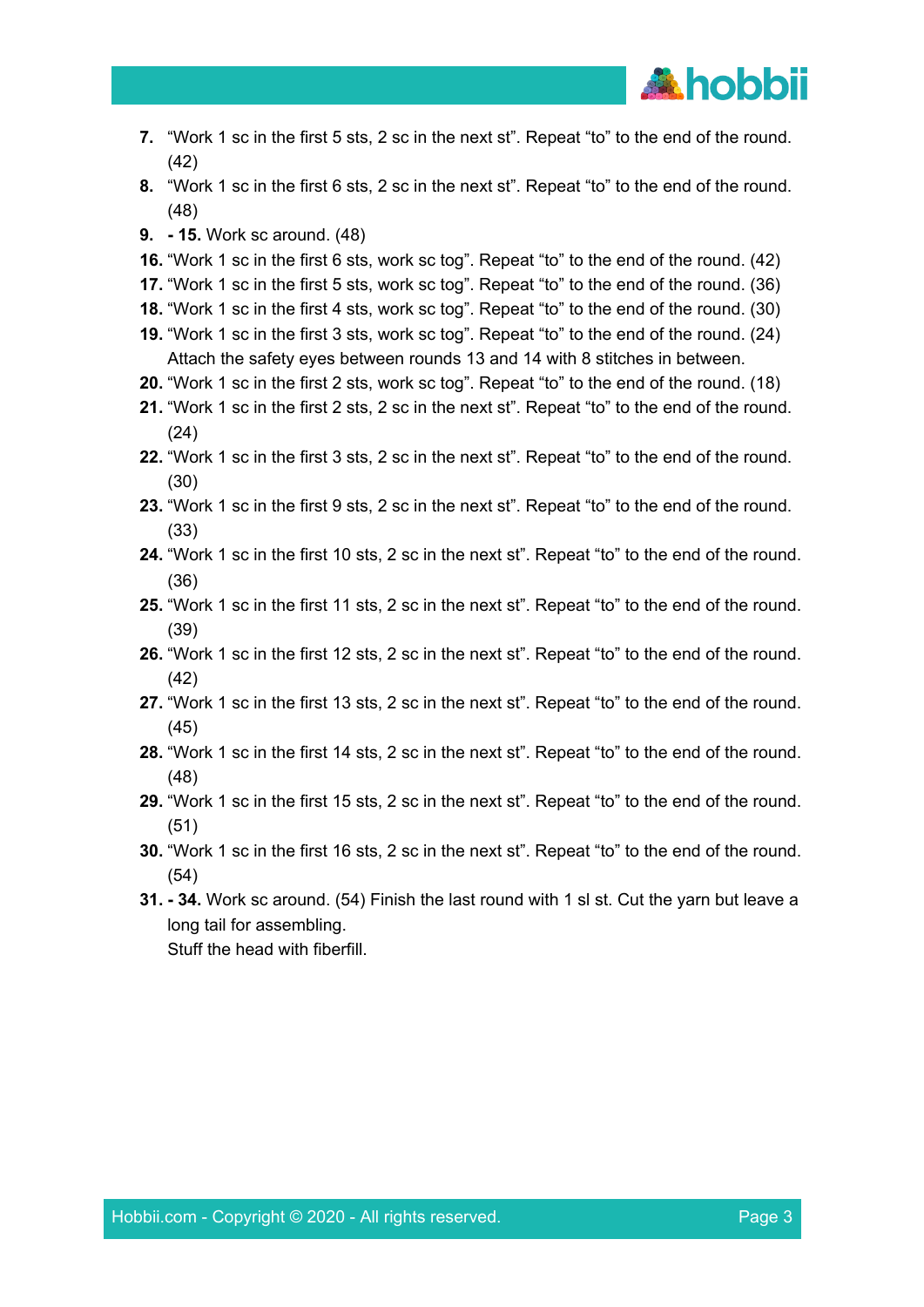



#### **Beak - Using color B**

- **1.** Ch 5. Work 1 sc in the 2nd ch from the hook. Work 1 sc in the next 2 sts. Work 3 sc in the last st. Now, work on the other side of the ch-row. Work 1 sc in the next 2 sts. Work 2 sc in the last st. (10)
- **2.** Work sc around. (10)
- **3.** Work sc around. (10)
- **4.** Work sc around. (10) Leave a long tail for assembling. Sew the beak onto the head.

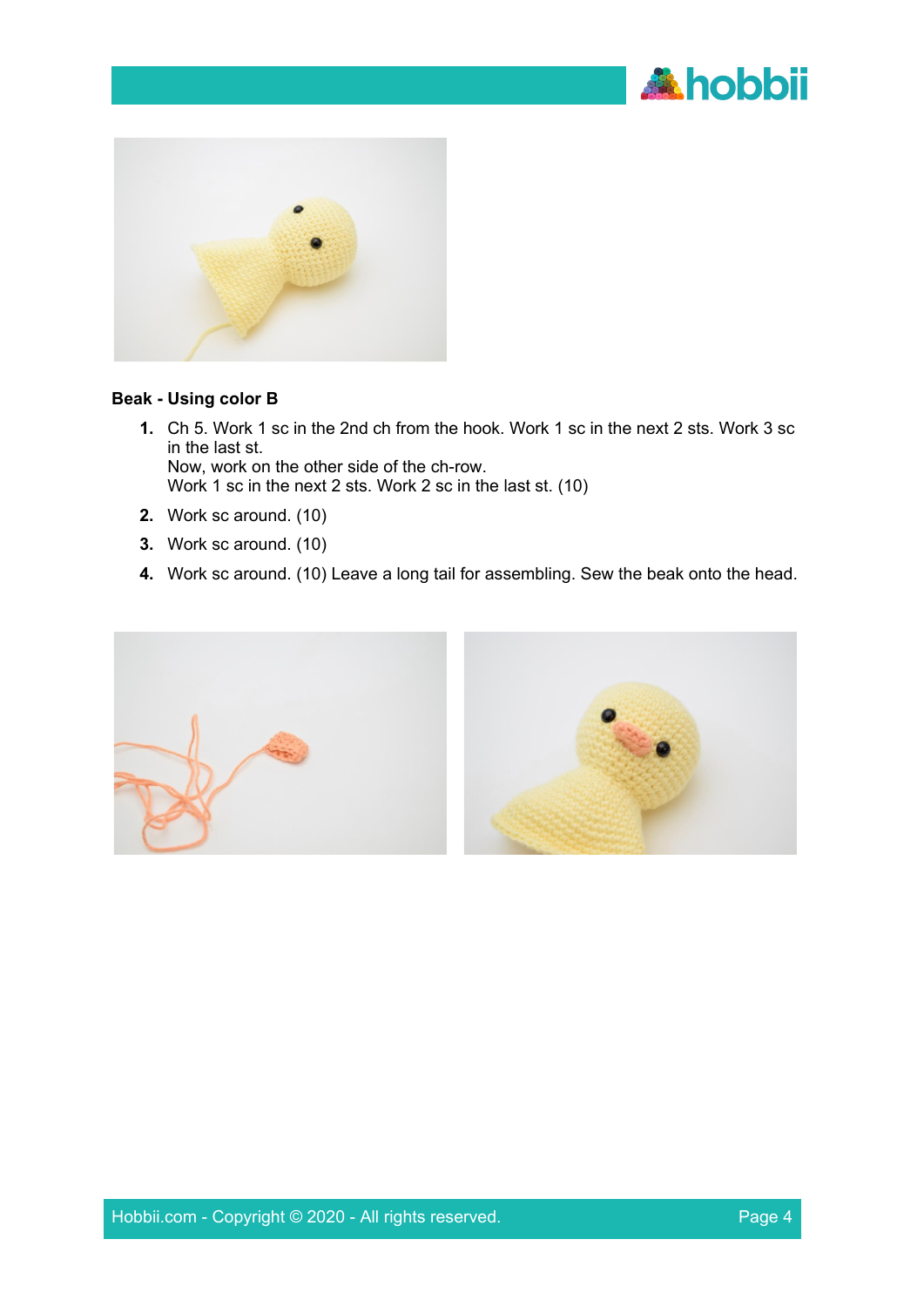

# **Shaping of the eye hollows:**



1. Pull the yarn and needle out on the right side of the right eye.



2. Insert the needle on the left side of the eye.



3. Pull the needle through on the right side of the other eye.



4. Insert the needle on the left side of the eye.



5. Tighten gently until the eye hollows have the desired shape. Weave in ends.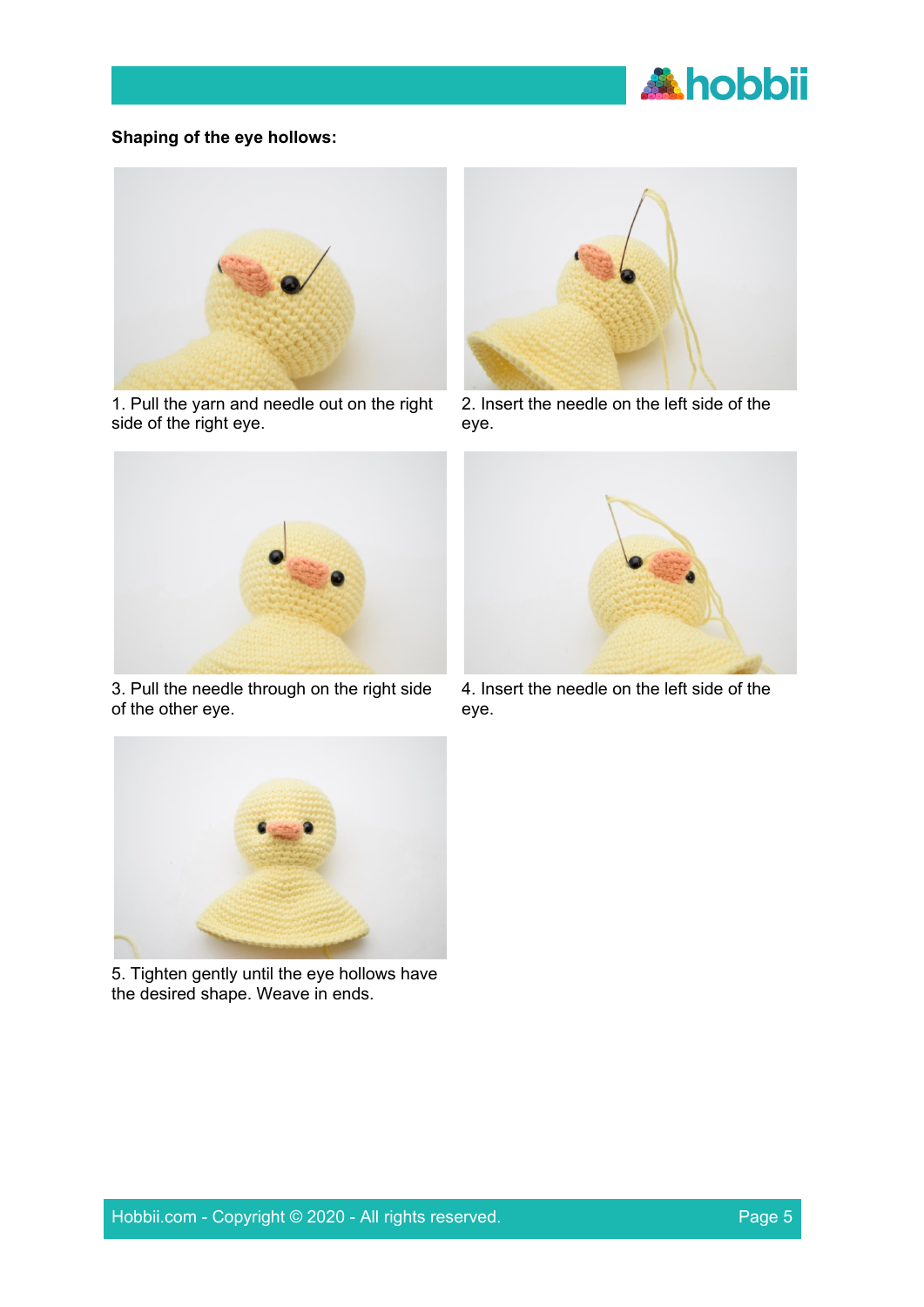

# **Assembling:**

Insert the wobble ball and sew bottom and body together with overcast stitches. Cut the yarn and weave in end.



If you like, add some "rouge" on the cheeks.

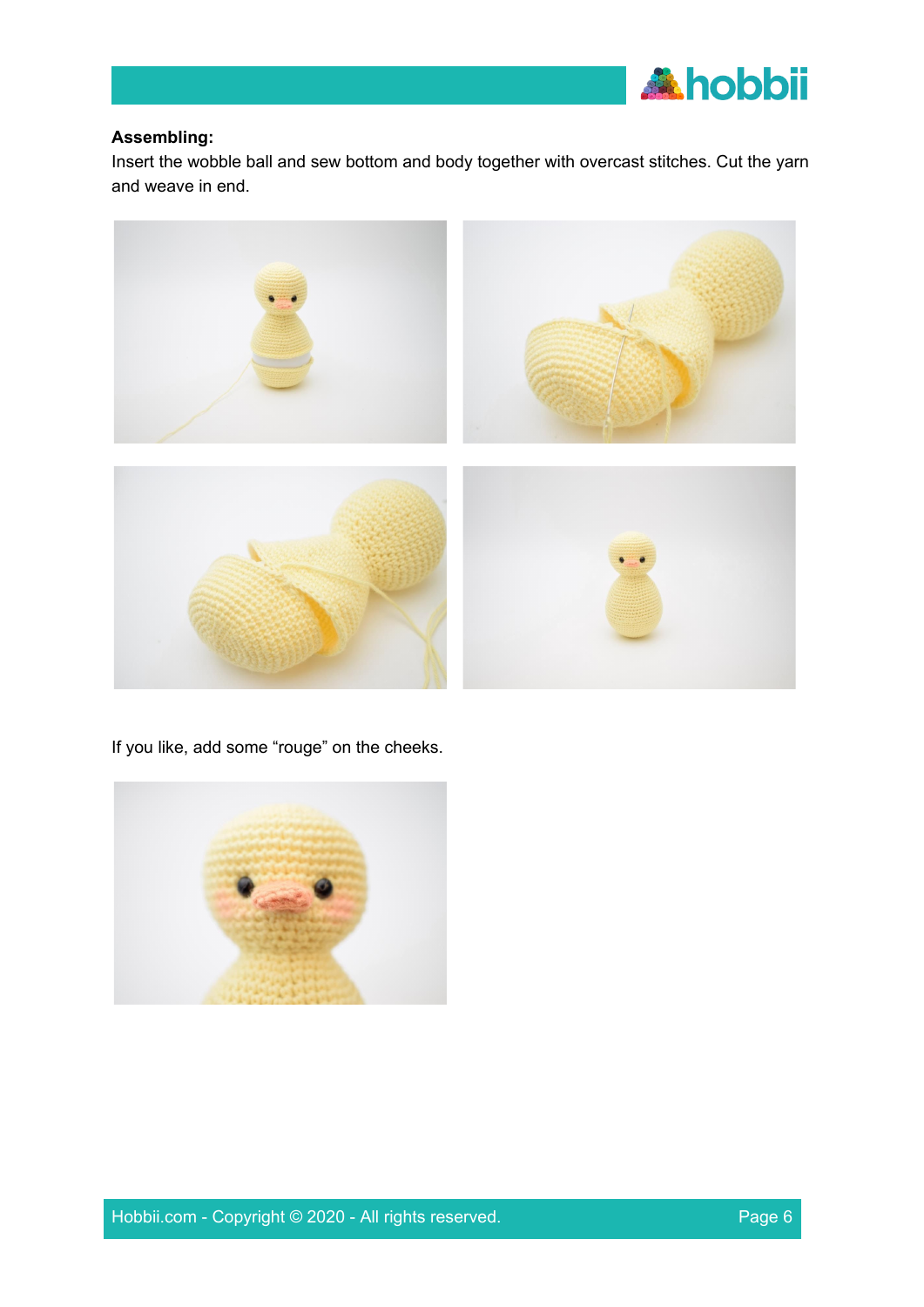

# **Curls - Using color A.**

Make 2 curls of different size for the bangs and 3 of the same size for the "tail".

### **Curls for the bangs:**

- **1.** Ch 5. Work 2 sc in the 2nd ch from the hook. Work 2 sc in every stitch to the end of the row. Cut the yarn but leave a long tail for assembling.
- **2.** Ch 6. Work 2 sc in the 2nd ch from the hook. Work 2 sc in every stitch to the end of the row. Cut the yarn but leave a long tail for assembling. Sew the curls onto the top of Alfred's head.



# **Curls for the "tail":**

**1.** Ch 6. Work 2 sc in the 2nd ch from the hook. Work 2 sc in every stitch to the end of the row. Cut the yarn but leave a long tail for assembling. Make 3 curls and sew them onto the backside of Alfred.

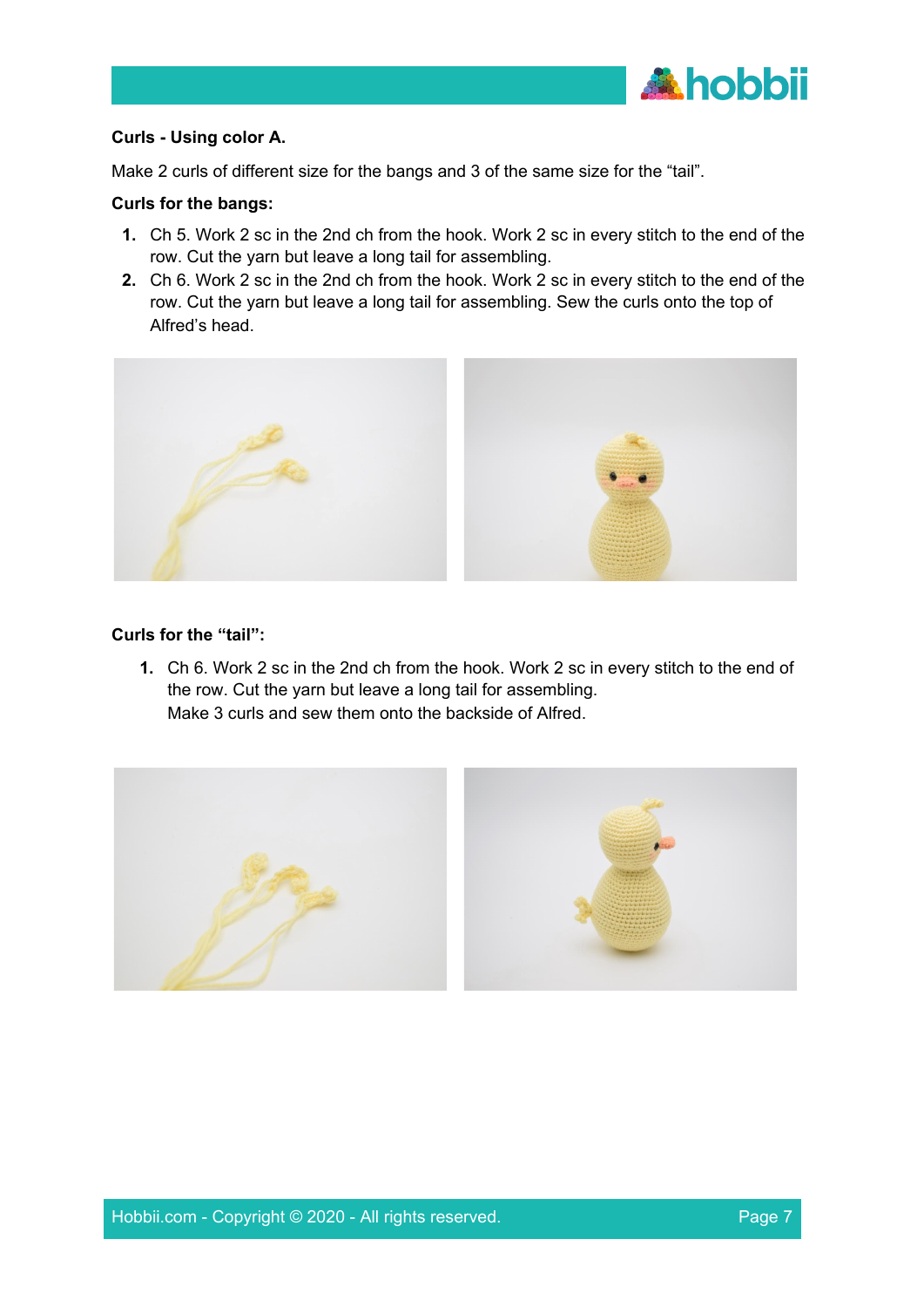

#### **Wings - make 2. - Using color A.**

- **1.** Begin with a mr and work 6 sc into the ring. (6)
- **2.** Work 2 sc in each st to the end of the round. (12)
- **3.** Work sc around. (12)
- **4.** Work "1 sc in the next st, 2 sc in the following st". Repeat" to" to the end of the round. (18)
- **5. - 08.** Work sc around. (18)
- **9.** Work "1 sc in the next st, 2 sc in the following st". Repeat from "to" 4 times in total. Work "1 sc in the next st, 2 sc tog". Repeat from "to" 3 times in total. Work 1 sc in the last st.
- **10.** Work "1 sc in the next st, 2 sc in the following st". Repeat from "to" 3 times in total. Work "1 sc in the next st, 2 sc tog". Repeat from "to" 4 times in total. Work 1 sc in the last st.
- **11.** Work "1 sc in the next st, 2 sc in the following st". Repeat from "to" 4 times in total. Work "1 sc in the next st, 2 sc tog". Repeat from "to" 3 times in total. Work 1 sc in the last st.
- **12.** Work "1 sc in the next st, 2 sc in the following st". Repeat from "to" 3 times in total. Work "1 sc in the next st, 2 sc tog". Repeat from "to" 4 times in total. Work 1 sc in the last st.
- **13. - 15.** Work sc around.

Fold the wing flat and crochet the bottom together with sc. Cut the yarn and weave in ends. Sew the wings onto Alfred.